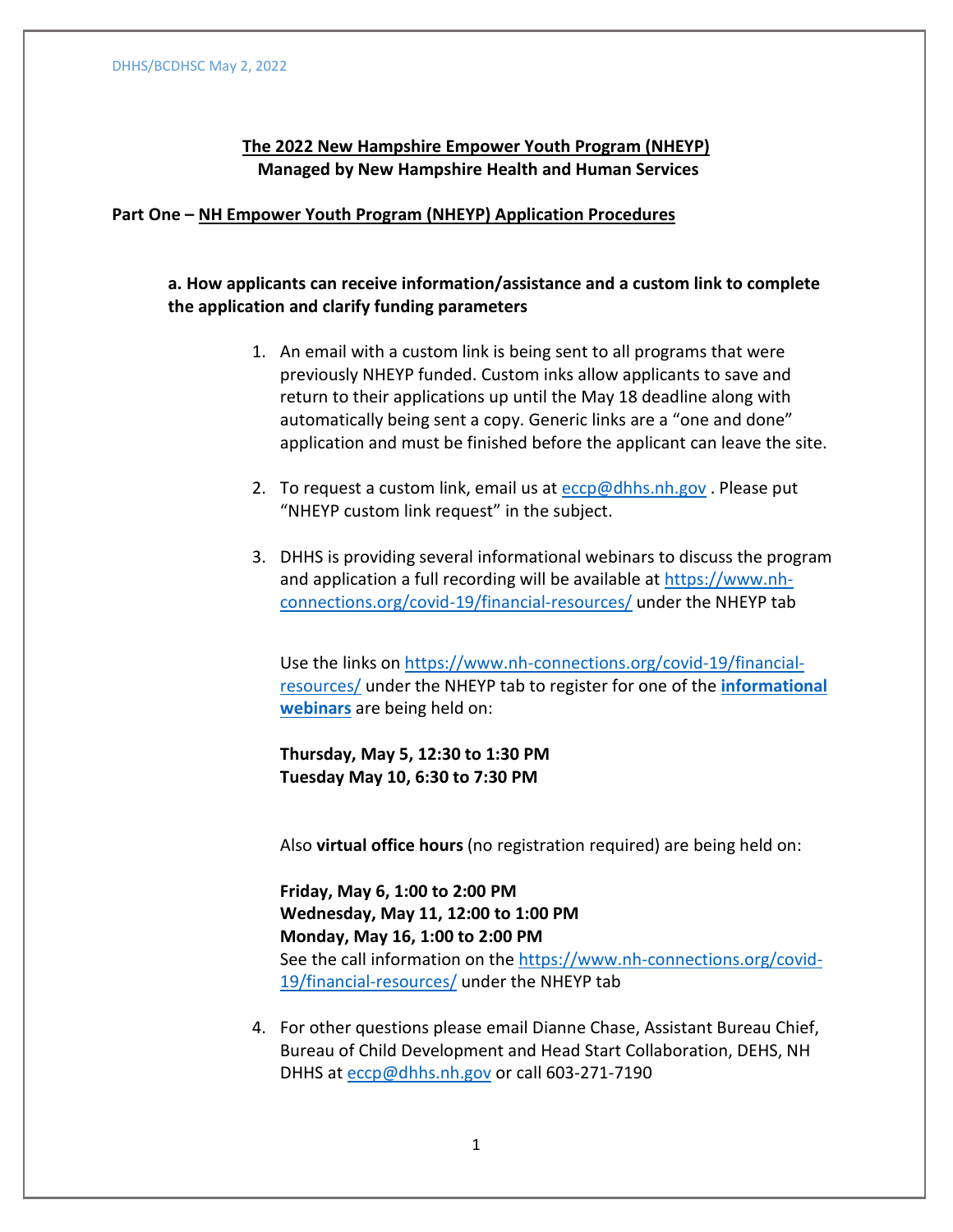5. An application template is available on the [https://www.nh](https://www.nh-connections.org/covid-19/financial-resources/)[connections.org/covid-19/financial-resources/](https://www.nh-connections.org/covid-19/financial-resources/) for reference. All official applications must be submitted electronically through the survey monkey site, either by custom link (available by request) or by generic link at [2022](https://www.surveymonkey.com/r/VSCZBCH)  [NH Empower Youth Funding Program Application](https://www.surveymonkey.com/r/VSCZBCH)

### **b. How programs can apply for the funding**

Providers have a three-part application process, which includes:

**1. NH Empower Youth Program Funding Application:** The application is available electronically through a Survey Monkey link. Applicants can complete the application and submit it directly from the site or request a custom link.

**2. Optional add-ons:** Applicants were invited to submit additional program information (via email, delivery or regular mail) due to the line restrictions in the online application. Each single program could submit two 8 ½ x 11 pages and multi-site applicants four pages. In addition, program promotional information or collateral materials such as a brochure, flyer, video, etc. can be submitted. This is not a requirement, only an option. There are no negative consequences for not submitting additional pages. These documents are placed in the electronic file for the reviewers.

**3. Financial documents:** To ensure programs are a viable business with the ability to accept, utilize and document funding they must submit one financial document for 2021. New programs must submit documentation of their financial viability. In addition, *all programs must submit a full proposed operational budget* including the NHEYP proposed expenses. Documents can be emailed to [eccp@dhhs.nh.gov](mailto:eccp@dhhs.nh.gov), mailed to Dianne Chase, NHEYP, DHHS/Bureau of Child Development and Head Start Collaboration, Brown Administration Building, 129 Pleasant Street, Concord, MA 03301 or dropped with the receptionist at the same address by Wednesday, May 18 at 4:00 PM.

#### **c. Who was eligible to apply for NHEYP funds**

The following programs are eligible to apply for the NHEYP fund:

• New Hampshire non-profit and for-profit summer and school-year youth programs that serve middle and high-school youths, with an emphasis on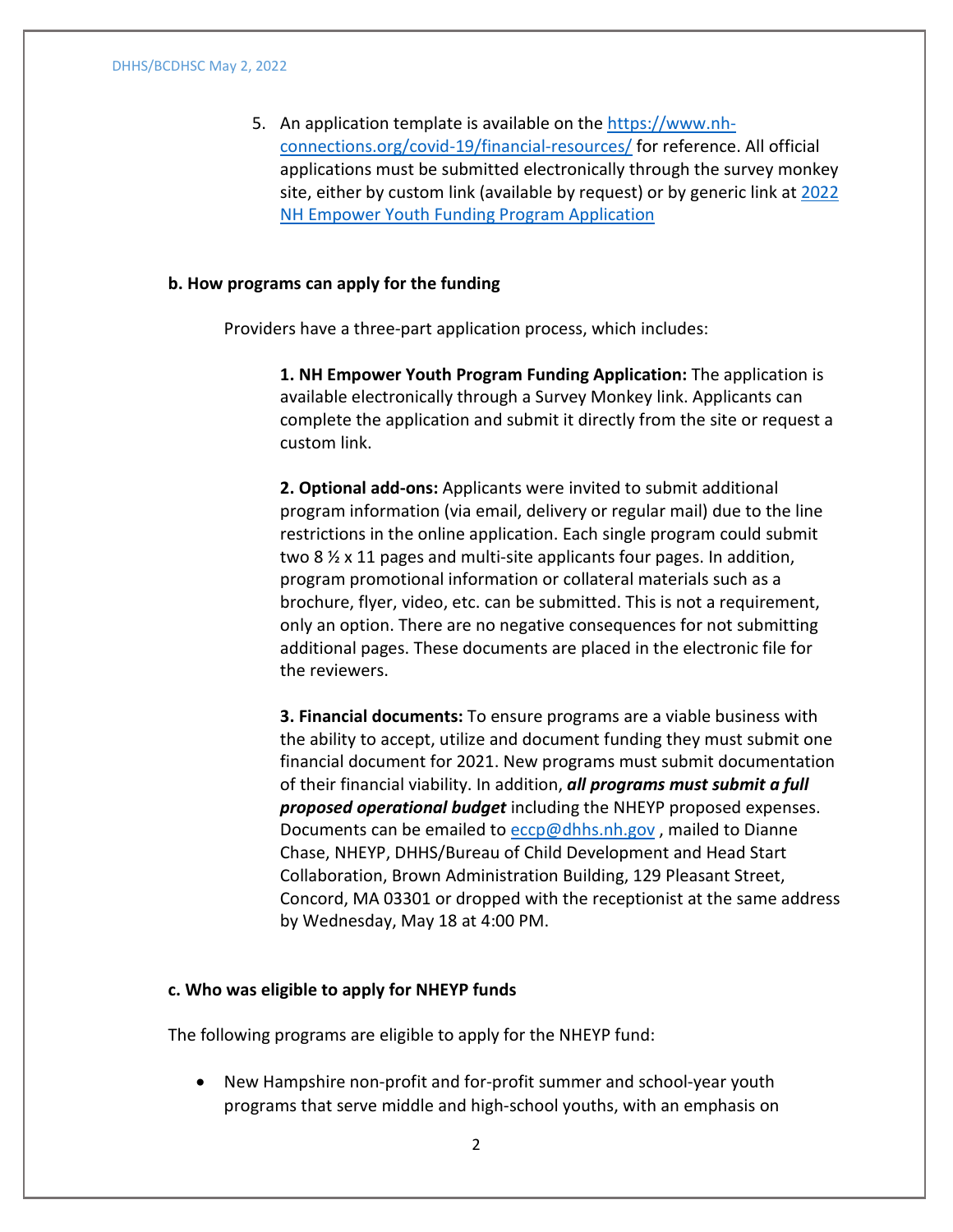#### DHHS/BCDHSC May 2, 2022

vulnerable youth and children involved with the Division of Children, Youth and Families.

- Programs specifically offering activities involving gang-violence prevention, substance-misuse prevention, youth empowerment, dropout prevention, and safe havens are encouraged to apply.
- Programs that serve early-childhood or elementary school ages may apply only if they are also offering a program that include the targeted age group or allows youths within the targeted age group to serve as a counselor-in-training, program aide, specialty program presenter, academic tutor, playground coach, etc.
- If a school district or municipality applies it must not be seeking funding that were lost to budget cuts or reallocation.

In addition, applicants must meet the following requirements:

- − Be eligible to receive a State of New Hampshire vendor number/S.A.M number;
- − Have equitable enrollment policies as to race, income, gender, religion, and sexual orientation;
- − Serve youths that meet the DCYF definition of vulnerable children\*;
- − Serve youths, at least 75% of which are New Hampshire residents.

\* Vulnerable children are those children who are at-risk for abuse or neglect due to physical, psychological and/or environmental factors. They do not need to have an open DCYF to be considered vulnerable and may qualify due to their geographic location or household circumstances.

During the application process, the county distribution and population diversity are monitored. In cases where a sub-group of the youth population are under-represented, outreach will be done by DHHS staff persons (not involved in application reviews) to make prospective applicants aware of the funding opportunity.

**e. Procedure for reviewing applications and making recommendations for approval** The application review and approval process had three stages, conducted on a rolling basis. These include:

**1. Administrative review for completeness** - Initially each application will be downloaded from the application website and reviewed for completeness by the NHEYP administrative team. This team consists of the BCDHSC Assistant Bureau Chief and Program Specialist, and the DHHS Administrative Assistant. A digital copy will be placed in the electronic file along with the financials and any other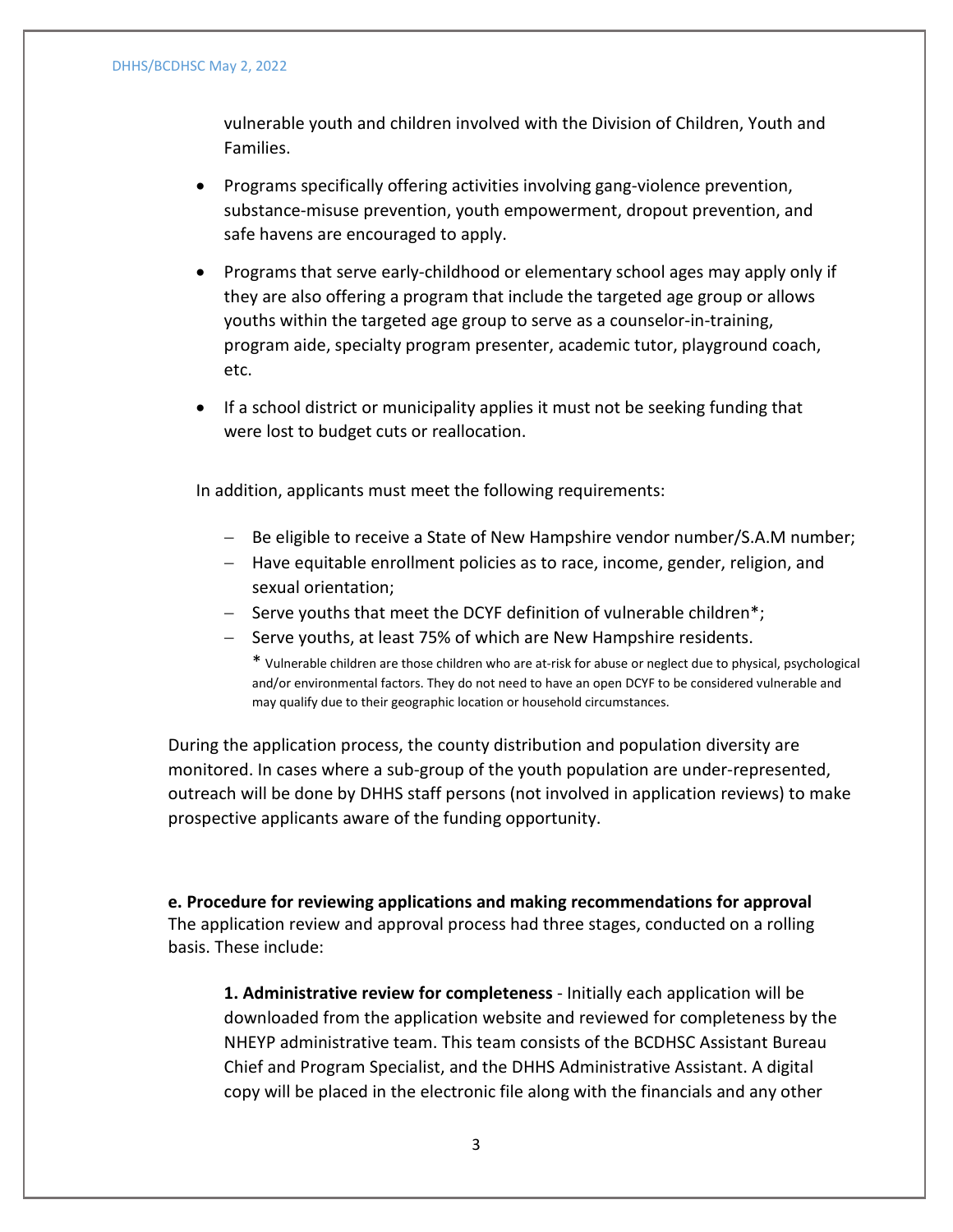#### DHHS/BCDHSC May 2, 2022

materials that have been presented. A copy of the application, with a confirmation will be emailed to the applicant. This review includes checking that all required information has been entered in the application. Further, this same team will determine if the financials have been submitted and if they were complete and reflected an ongoing business operation.

In the case of incomplete or missing applications, programs will be contacted and resubmissions or corrections requested. In addition, programs are encouraged to send changes/additions to their application via email. This usually occurs when an applicant realizes, after the submission, but before the deadline, or because of the initial review, they had left out or incompletely answered a question(s). This process involves the DHHS Administrative Assistant and BCDHSC Assistant Bureau Chief.

**2. Review Committee full application review –** A team of nine DCYF field staff members with ongoing field experience have been selected by a key DCYF Field Administrator for their knowledge and expertise with the target population. Each staff person has extensive experience in one or more counties, is knowledgeable about the population's needs, current program offerings and service gaps.

Applications will be reviewed on a rolling basis when the packet is deemed complete. The reviewers read and document each program's application content and applicability on the NHEYP Review Tool. They will also read any of the addon pages and collateral materials that had been supplied by the program. Some programs may need to be contacted for clarification via email or phone during the review process this will be done either by the reviewer o r a member of the review team.

All award announcements will be made at the same time within one week of the application closing date. Awards are determined by two factors – the program's content such as the target audience, potential impact, etc. Secondly, by the financial viability of the program through documentation and the proposed operational budget. Awards are based the amount requested coupled with the number of students being served, the length of the program (summer, school year) and the operational budget.

#### **e. Procedure for determination of award amounts**

DHHS will determine the funding awards based on a number of factors:

1. Funding requests are reasonable and well supported with a clear focus on the NHEYP stated goals;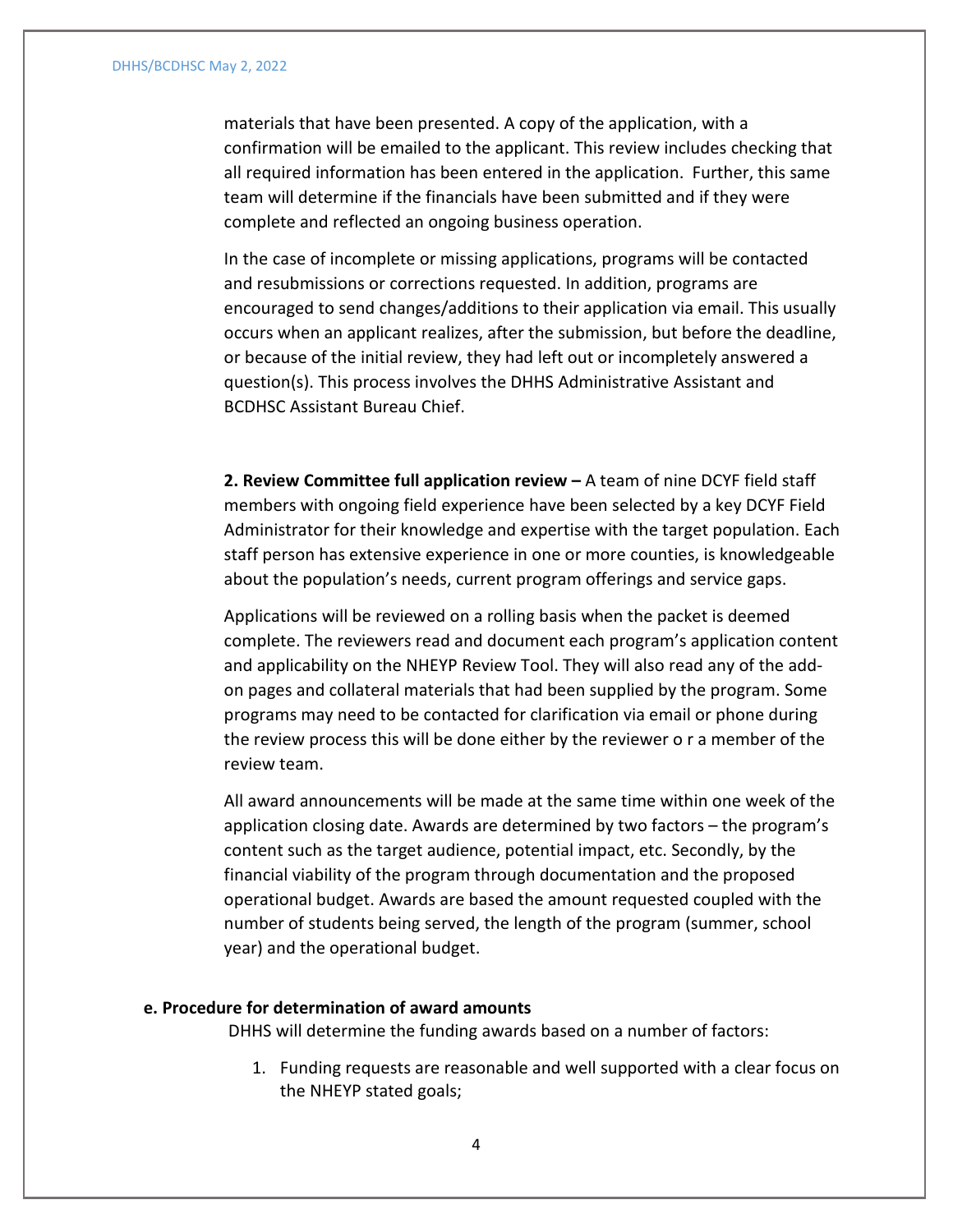- 2. Programs ability to launch or sustain programming with NHEYP funding;
- 3. Scope, variety and geographic coverage being offered to support the target population with a strong foundation now and with potential for longer term sustainability;
- 4. Reasonable overhead costs with a strong emphasis on program delivery.
- 5. Programming alternatives that considered the ongoing evolution of the target population's needs and the changing landscape.

## **Part Two- Award Notification and Responsibilities**

## **a. Applicant notifications**

All applicants will be notified within one week of the application closing date of Wednesday, May 18 by email regardless of whether they were funded or not.

## **b. NHEYP Award Notification and Agreement/Attestation Distribution**

Award letters are customized and will be sent to each awardee via email with a read receipt. Any program with incomplete documentation or had pending clarification issues will be contacted individually.

Each award notification packet (attached to the notification email) will include a customized award letter with award amount a Sub-Award Program Agreement with digital signature and the program attestation verifying the number of children and the fillable Award Invoice

The award letter clearly states the following:

- − The award amount and program name
- − The target number of youths to be served
- − The allowable expenses
- − The invoicing process.
- − Accountability and documentation requirements
- − Next step instructions including submission of signed documents and forms by email and the need to apply and receive a State of New Hampshire vendor number.
- − In addition, specific information about whom to contact if the number of youths or the award was inaccurate.

Additionally, an attachment with Instructions for doing a digital signature, completing the agreement and applying for a vendor number will also be included.

Programs with incomplete files due to incorrect or missing information or incomplete financial documents were notified of their award amount, but were contacted by email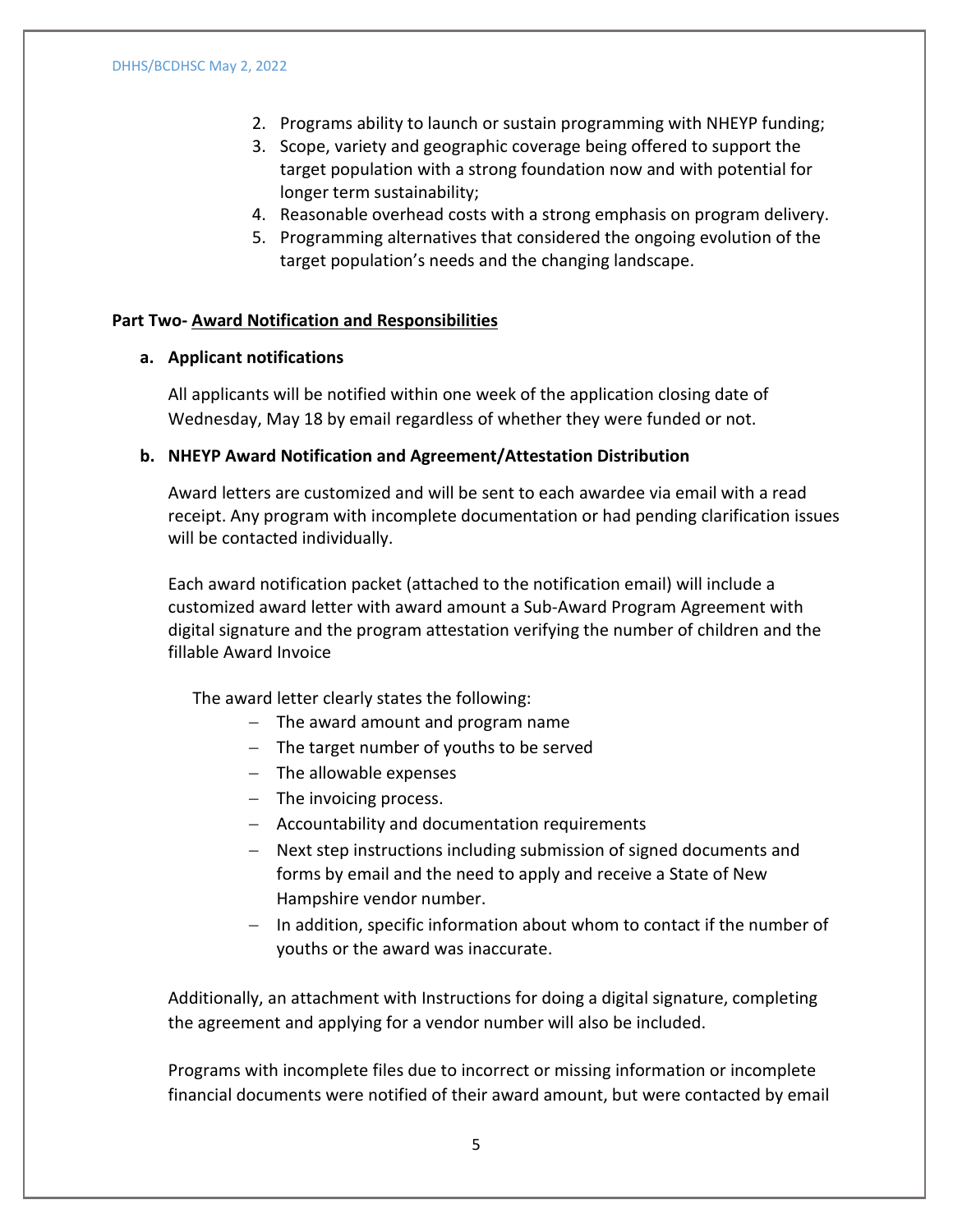and phone for follow-up before they could move to the next phase of the funding process.

## **c. Submission of Program Sub-Award Agreement.**

Once the award notification is made, each awardee was required to submit a signed Program Sub-Award Agreement no later than June 1st. In most cases, submission of the signed agreement is done digitally allowing for electronic exchange. In cases where this is not possible, mailed-in documents can be accepted.

Each received document is reviewed, signed and scanned into the program's electronic file. The agreement must include all program contact information, a signature, SAMS and vendor numbers, and initials on all pages.

After the program signs and submits their agreement, it will be signed by a representative of DHHS and a copy sent by email to the program representative.

## **d. Receipt of invoice blank**

.

A fillable invoice will also be attached to the email with the award letter, and program agreement.

The invoice includes specific instructions and a cover email. The instructions and the cover email clearly describe the electronic submission process for invoices, the need for a state-issued vendor number and the process for submission.

## **e. Invoice processing**

As invoices are submitted they will be checked for accuracy of the award amount against the master funding list, completeness of the vendor information including the vendor number, name/address, verification signature and specific program The designated DHHS Administrative Assistant processed the invoices within one business day of receipt. The processing, through Finance and Administrative Services can take up to two weeks.

## **Part Three: Awardee Accountability**

**a. Recipient Monitoring** DHHS monitors the awardees to ensure funds are used appropriately